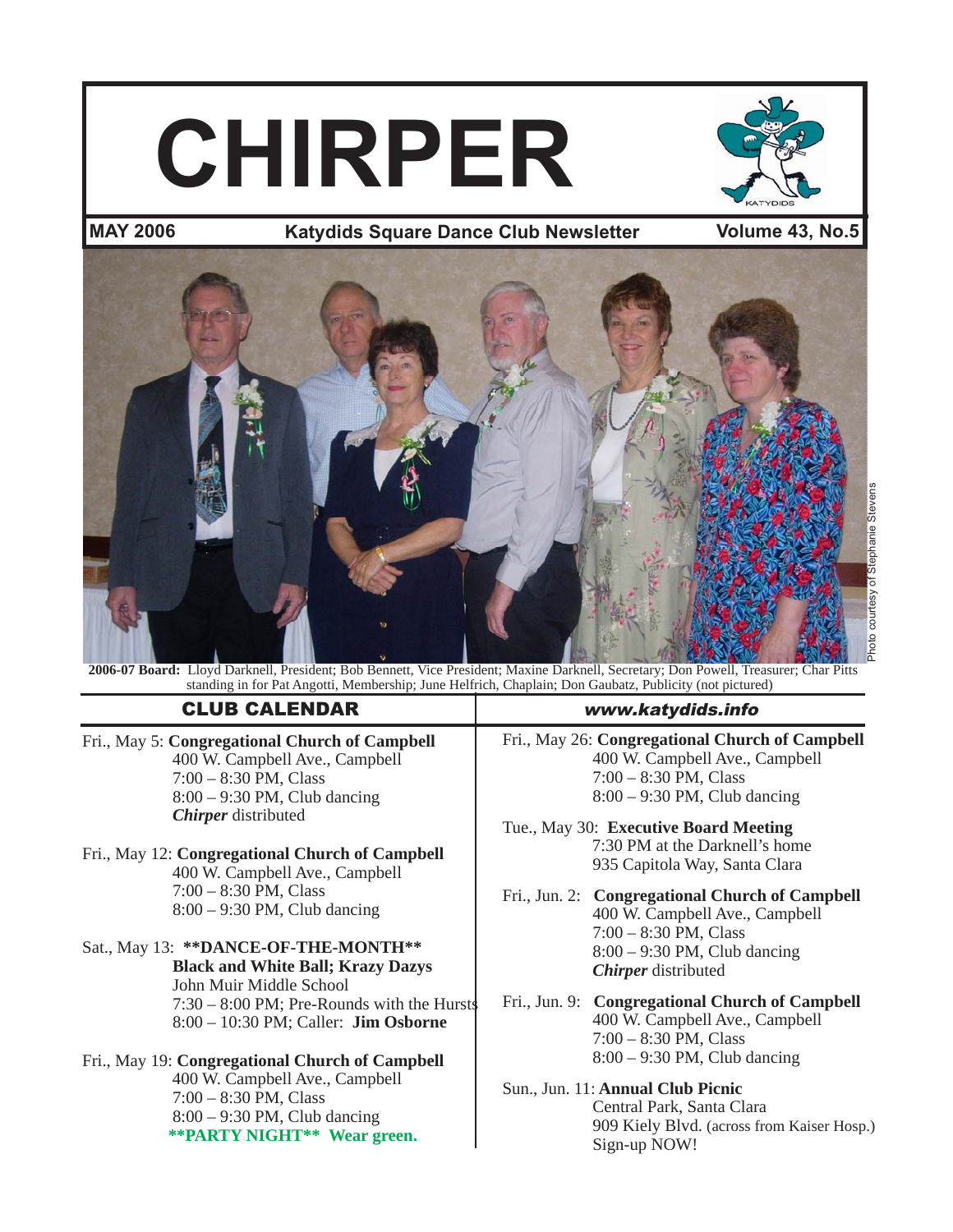# SQUARE HEAD ASSIGNMENTS

#### & **Duties**

*Acting Super Square Head - Lloyd Darknell (408) 286-7262*

| May 05  | Anderson       |
|---------|----------------|
| May 12  | <b>Stevens</b> |
| May 19  | Hebson         |
| May 26  | Helfrich       |
| June 2  | <b>Bennett</b> |
| June 9  | Ignacio        |
| June 16 | Lunsford       |
| June 23 | Mensing        |
| June 30 | Moore, R       |
| July 7  | Powell, Pitts  |
| July 14 | Pyle, Hea      |
| July 21 | Schaffer       |
| July 28 | Shaver         |

# **On dance night** *PRIOR* **to your duty night:**

• Help pack up supplies and jugs and put into Club Closet. Notify Acting Super Square Head , Lloyd Darknell, at 408-286-7262 of any needed sup plies or change of duty assignments dates.

## **Before the dance:**

- Contact Square Head for following week to be sure they will be there .
- On scheduled nights, the designated Square Heads should arrive **before** 7:00 P.M.
- Set up tables and chairs as needed.
- Bring 6-8 lbs ice for cooler and make ice water.
- Start hot water for tea and coffee.

## **During club dance:**

- Welcome everyone at the door.
- Offer raffle tickets. 5 tickets for \$1
- Have guests sign guest book and collect \$4.00 donation per guest.
- Give guest names to president or membership chair for introduction during announcements.
- Divide the raffle proceeds--50% to the Club, 50% to the "cups".
- Check that water and cups do not run out.
- If Treasurer is not present, pass monies collected on to any Executive Board Member.

**After the dance:** *Clean up***!!** Take the trash bags out to the dumpster located inside the fence enclosure in the side parking lot.

# UPCOMING SQUARE DANCE EVENTS

## **May 11, 12, 13, 14: Silver State**

Reno Hilton/ Grand Sierra Resorts Callers: Randy Dougherty, Gary Shoemake, Mike Sikorsky Cuers: The Vogts, The Storms

**May 26, 27, 28: NCSDA Golden State Roundup** San Ramon, CA Callers: John Marshall, Marshall Flippo, Phil Farmer, Tim Crawford Cuers: Bob & Kay Kurczewski

#### **Jun. 3: Ice Cream Fling Thing**

John Muir Middle School 7:45 – 8:15 PM; PreRounds with Sue Harris 8:15 – 11:00 PM; Caller: Jet Roberts

**Jun. 10: Strawberry Festival; Sunnyvale Singles**

**Jun. 21, 22, 23, 24: National Square Dance Convention** San Antonio, Texas

# NEWER DANCER HOEDOWN

Be an angel – support our newest dancers!!

## *September 2005 Class Level*

**Sat., May 6: Lucky Steppers** John Muir Middle School 8:00 – 10:15 PM; Callers: Harold Fleeman and Roger Smith

MANY THANKS to the Executive Board & Committee Chairs for a job well done this

past year!!



| $\sim$<br>$\mathbb{Z}$ | <b>Bill &amp; Gesine Shaffer</b> May 13  |  |
|------------------------|------------------------------------------|--|
|                        | Rodney & June Helfrich May 24            |  |
|                        | Dave & Jenny Anderson May 26             |  |
|                        | <b>Jeff &amp; Becka Darknell.</b> May 27 |  |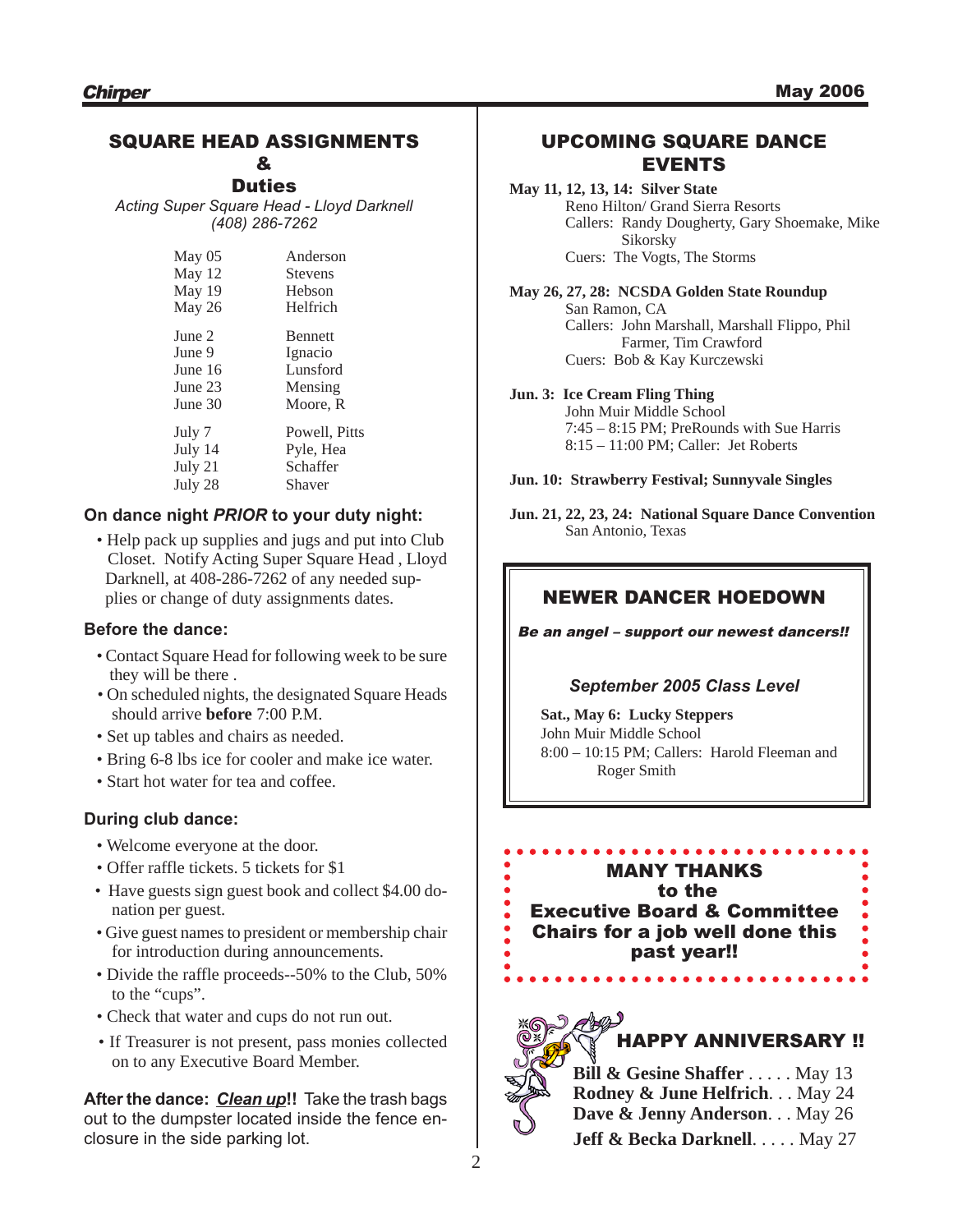# 2006 Katydoers ~~

Welcome to our *Chirper* newsletter. We are very proud of our club newsletter and the class will begin receiving copies each month. This will be your space so if you feel like saying, telling, improving, needing something (all within reason, of course) please let me know and I will forward it to our wonderful editor. It can be items of interest such as the recent trip **Charles Class and Florence Mahoney** took to Italy recently. Or **Roger Hemsley's**(partner to **Charlene McAndrew**) return to England because his visa expired but will be returning.

You are coming along beautifully and I have stated to my fellow Katydids that this class is moving right along faster than any class we have been Head Angeling. So please keep it up! You are well into what we call PLUS calls. You have completed all of the essential MAINSTREAM calls. You are now at the level where the new calls you will learn are really FUN!

Yellow Rocks to you all!

**Morris & Louise Hosoda**, Head Angels

#### MINUTES Katydids General Meeting April 7, 2006 ○○○○○○○○○○ ○○○○○○○○

President Lloyd Darknell called the meeting to order at 8:34 PM.

There were at least 28 Members present which gave us a quorum.

The Minutes of the March 24, 2006 Board meeting were approved as published.

The Nominating Committee Chair, Pat Angotti, read the list of candidates for officers that was suggested by the committee:

| <b>President</b>      | <b>Lloyd Darknell</b>  |
|-----------------------|------------------------|
| <b>Vice President</b> | <b>Bob Bennett</b>     |
| <b>Secretary</b>      | <b>Maxine Darknell</b> |
| <b>Treasurer</b>      | <b>Don Powell</b>      |
| <b>Chaplain</b>       | <b>June Helfrich</b>   |
| <b>Publicity</b>      | <b>Don Gaubatz</b>     |
| <b>Membership</b>     | <b>Pat Angotti</b>     |

Lloyd asked for nominations from the floor. None were made. A motion from the floor was made and seconded to vote on the full slate as presented by the nominating committee. A vote was called for the slate and was approved by unanimous voice vote.

A motion was made and seconded to adjourn the meeting.

The meeting was adjourned at 8:54 PM.

Respectfully submitted, Lloyd Darknell, President

# THE PRESIDENT'S CORNER - -

Hi Katydids!

The Installation Brunch went well and all who attended had a good time. I want to express my appreciation for the participation and work done by **Louise and Sal Stagnitto** as well as **Char Pitts.** I also want to thank **Morris Hosoda** for calling a few tips for us after we finished eating.

Our Annual Picnic is coming on Sunday, June 11, at 11:00 a.m. We hope you have already set that day aside and plan on coming. Volunteers will be needed to help set up at 10:00 a.m. and other help will be needed later. Please contact **Bob Bennett** or me if you can help.

We also need some members to volunteer for one or more of the following positions that are still open this year. Super Square Head, Sheriff, Social chair, and a 2007 Sweetheart Special Chair. Filling these positions help our Club run more smoothly and makes it more fun for everyone!

~ ~ *Lloyd Darknell*



# MEMBERSHIP --

I have noticed from reading the obit column of our Mercury News that a former member, **Ray Camyre**, has died. He was a pilot during the WWII and later became an American Airlines pilot where he retired from after 30 years of service.

○○○○○○○○○ ○○○○○○○○○

As my last act of duty as Membership Chairman, I have talked to the following Inactive Members that have been Inactive for over a year and thus I am required to remove their names from our Roster. They are **Ken & Marrilyn Crom, Laurie Lentz, Tom Natoli, Paul & Virginia Schneider**. You can always access our Chirper at our website www.katydids.info. Thank you for sharing some of your lifetime with the Katydids.

#### *Morris Hosoda*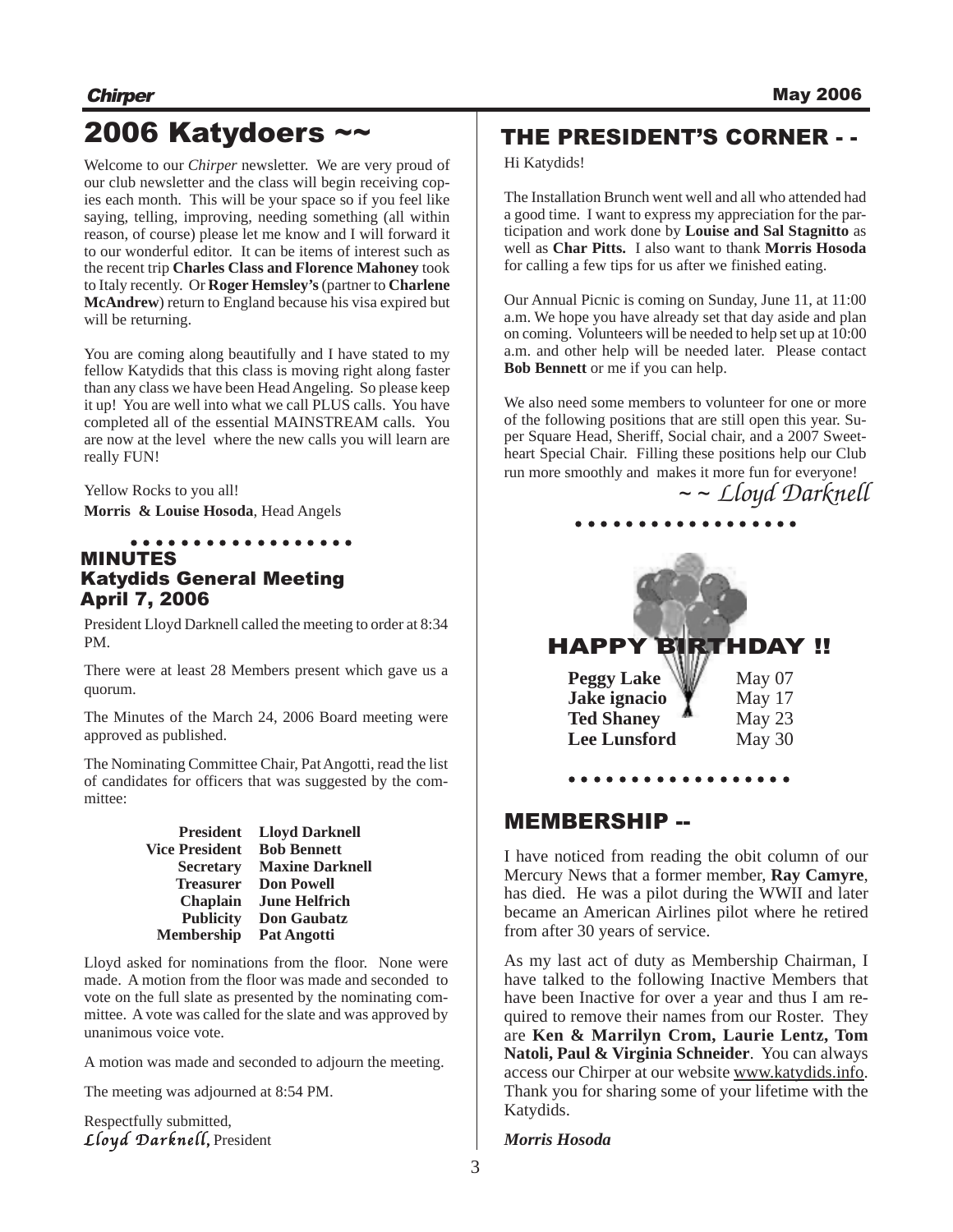# CURLY'S DIARY – –

*Willi & Curly Frey Alexanderstr. 128 D-70180 Stuttgart Germany phone/fax +49 711 6583061 Cell +49 160 2452535 email curly.frey@gmx.de*

We hope everybody had great Easter holidays! We had such a great time, the kids came for one week and we had a lot of fun!

The Line Dance class is getting better and better because we are…smile! Many times I have my problems. Many times I have the right direction and all the other's - WRONG WAY. After Willi's trip to Asia we start with square dancing again.



The weather is starting to be fine and warm. Saturday is the first ride with the Harley. We miss California's streets and the Biker brothers and sisters many times…but I have to admit, riding here is an attraction of another kind. We found a Beergarden, meet many interesting people and…EVERYBODY TALKED ABOUT AMERICA WITH ENTHUSIASM AND EXALTATION.

In front there was a firefighter. He talked about his experiences in New York, the friendship, the adventure and his eyes be in a blaze.

## **March 20**

This evening changed my life and you know why? I will tell about this fantastic project:

Willi saw in the newspaper there is a dinner... normal. Three dishes…normal. In complete darkness…not normal! The waiter is blind…not normal! We ordered tickets per internet. At 7:00 we stand in line.

Got a bag with money to pay all the drinks (…in the darkness? Our faces like a question mark). Then, Sigi, our waiter, came to bring us to the table. We came in the room, believe me…total darkness. At our table 8 other people. In the room over 70 people with the waiter.

I was in panic, my heart like beat a drum. Willi enjoyed every minute. I was holding his hand until…yeah, Sigi ask for the drinks. We ordered wine, Willi paid. Here we are with a carafe. Now to pouring the wine in a glass in the darkness…

The soup…delicious. Willi had meat, I had veggi. Willi and I ask so many question, so how do I know how big the pit meet is…you have to go around with your fork. Sigi, why are you blind? ......... I had grünen (green) star and was careless. I thought to everybody else something like this is happen, but me…no way. Sigi, how old are you...35, and blind since 5 years. I have a lump in my throat…and tears in my eyes. Sigi, are you married? Yeah and my wife of 28 years is blind, too. She has diabetes.

The only thing I don't like is full volume like in this hall. Sigi told me when people are afraid they are louder than normal. I talked for a moment to my neighbor…but not for long. He cried for Sigi…no, no, not my fault…no, no, my fork was not in his hand, he panicked so hard, he had to be outside.

Sigi ask, "Hey, Curly, what time do you think it is?" I answered with "9:00 PM?" "No, it is 10:00 PM." Whoa! In the darkness there is no time feeling. An entertainer came. I was hoping his show is with the light on…no way.

11:00 PM…good food, good show, thankful…Sigi brought us to the light. Never in my life I was so happy to see.

Face it. Draw the moral…when you can't see you feel different, in the truest sense…eat, hear, test.

You can go to this place only for a few months. I want this for always because I think that many people learn to handle people with a handicap easier.

Oh, by the way, we have a regular contact per e-mail with Sigi…yeah, this is possibility.

# **April 29**

The weather is fine. It is warm and the people are happy. All around you see many tables and chairs outside. So the pedestrian zone is full of life.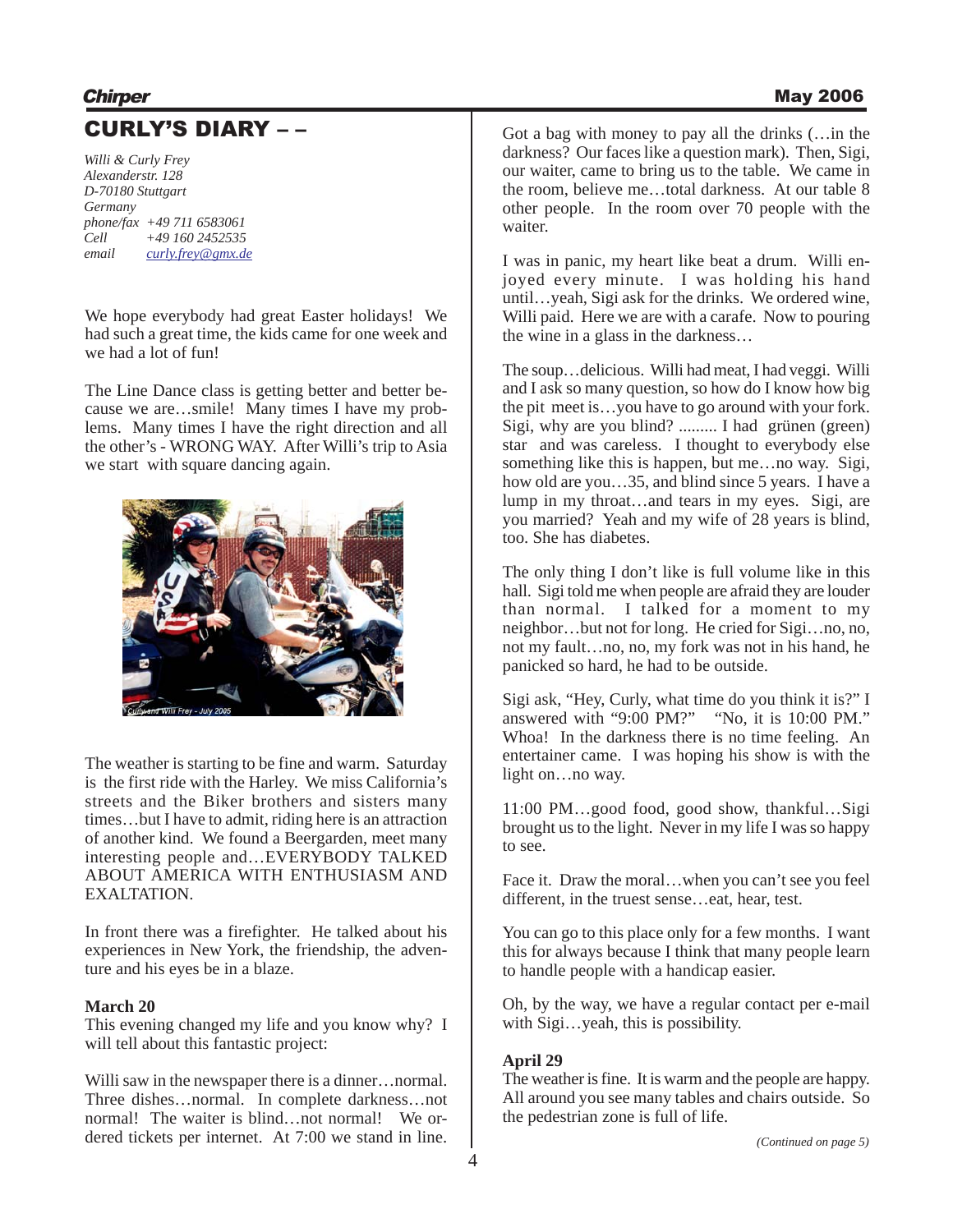# **Chirper** May 2006

We got a mail from friends. We met them a year ago in Spain while on vacation. The friends wrote "Life is so short, so please visit us."

We took a trip to the Black Forest, close to Switzerland. It was absolutely wonderful – a two hour drive. This area has a special flair; the mountains and green grasses - sheer nature.

Our friends surprised us with an invitation for a big party for people over 30…the party theme -- 30+. We had a wonderful coffetalk with Sonja home made cake (delicious) and both grandkids came. They made us feel like at home. All dressed up, we started at 7 PM to the party. We felt the kids want to go with us ...no way. This is a party for teenagers up to 30!

A big hall, over 700 people and live music - from the Rolling Stones…the Beatles…Eagles…Beach Boys…Elvis - - and all the songs we knew! We danced, we sang - it was amazing. Willi's hair is like Elvis's, my hair with a ponytail, petticoat, red ruby lips - mine not Willi's ...............ah, I feel like 17 again. We came home early in the morning with shoes in our hands, flowers in our hair ...what hair???? It is very interesting - all the songs, except for one song, were in English. I can tell you, try this…you can do it at home too. The oldies bring back all the good memories…and share them with friends - it makes you feel like Fred Astaire and Ginger Rogers.

After a great weekend, we are back to normal...............now, I have a back problem...the twister dance? I have weak knees .. the rock and roll? No, no - just kidding. The only way I get weak knees is when my hubby comes back home.

Hugs,

Curly



# SUNSHINE REPORT

In April the Katydids helped celebrate birthdays with cards to **Nicki Brookwell**, April 14; **Mackey Lunsford**, April 21; **Louise Stagnitto**, April 21; **Betty Benevento**, April 25; and **Louise Hosoda**, April 29. Again, Happy Birthday to all of you.

We sent cards to our five Anniversary couples in April: **Morris & Louise Hosoda**, April 5; **Jim & JoAnn Osborne**, April 7; **Sal & Louise Stagnitto**, April 7; **Lee & Mackey Lunsford**, April 14; **Robb & Gayle Moore**, April 16. Of these we had two celebrating their 50th: **Lee & Mackey Lunsford, and Sal & Louise Stagnitto**. We send our best wishes to all our Anniversary couples.

Congratulations and best wishes to **Lloyd & Maxine Darknell** on their recent marriage. A Wedding card was sent to our President and his now First Lady.

We sent get well cards and wishes this month to **Kathy Shaney** who is still recuperating with her broken leg. I recently talked to her and I am sure she would appreciate cards. A card was also sent to **Bill Ferrill**, a past member of the Katydids, who had a bad fall. I am pleased to say he has no broken bones but he is very sore and bruised. He and **Sandy** were to be at our Fri. April 28 Katydids dance but I have been told that they had to change their plans due to Bill's fall. We hope they will make it at a later date and Bill will be feeling better soon.

 $\sim$  Marilyn Shaver, Chaplain

○○○○○○○○○ ○○○○○○○○○

# Katydoers are Doing Just Great!

In all our years being your Head Angels, I don't believe we have had a class that has advanced so rapidly as our current class. It is still April (as I write this) and they have been introduced to PEEL OFF, LINEAR CYCLE, COORDINATE, FOLLOW YOUR NEIGH-BOR, and DIAMOND CIRCULATE, all Plus calls. Keep it up class and attending classes of other club nights and Beginner Hoedowns will certainly help. It is a pleasure to work with such a fine group.

Once again, I must thank the Katydids who arrive early to help out. Remember that you are all Angels (in my book you are!), besides the class is at a level that many of us can use to reinvigorate our dancing skills.

*Morris & Louise Hosoda,* Head Angels

5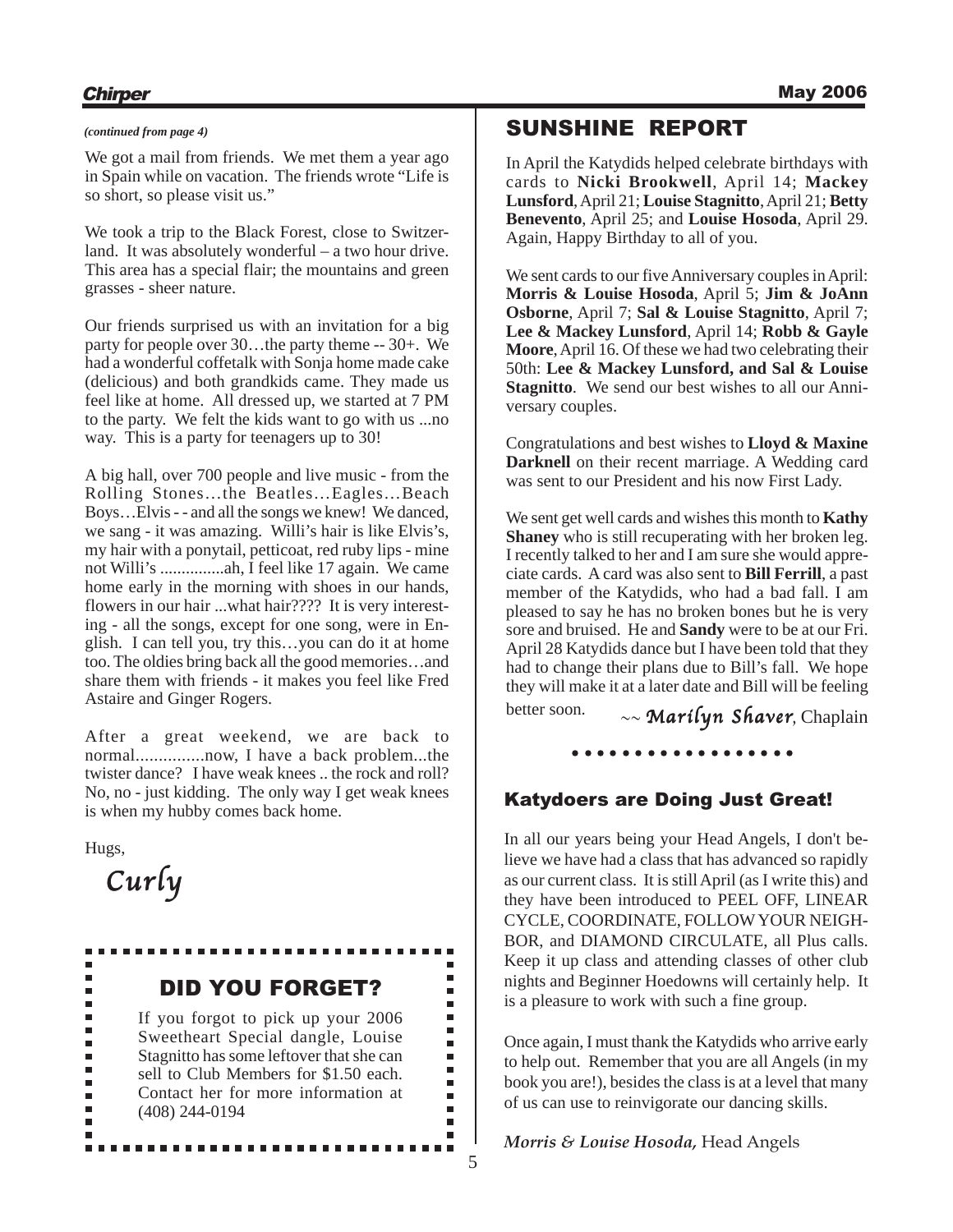# MINUTES Katydids Executive Board Meeting April 29, 2006

President Lloyd Darknell called the meeting to order at 9:32 PM.

**Roll call**: Outgoing Officers present were President, Lloyd Darknell; VP. Bob Bennett; Secretary, Bill Benevento; Treasurer, Bob Hebson; Publicity, Don Gaubatz & Chaplain, Marilyn Shaver. Outgoing Officer absent was Membership, Morris Hosoda.

Incoming Officers present were President, Lloyd Darknell; VP, Bob Bennett; Secretary, Maxine Darknell; Treasurer, Don Powell; Publicity, Don Gaubatz; and Chaplain, June Helfrich. Incoming Officers absent, Membership, Pat Angotti.

Visitors present were Chirper Editor, Stephanie Stevens, Anne Bennett, Harry Shaver, Betty Benevento, and Caller, Jim Osborne.

The **Minutes** of the March 24, 2006 Meeting were approved.

The **Minutes** of the General Meeting, April 7, 2006 were approved.

## **Reports:**

1. The President reported that the Installation Brunch went well and that he wanted to express his appreciation for the participation and work done by Louise and Sal Stagnitto as well as Char Pitts that added to the success of the function.

2. The Vice- President had nothing to report.

3. The Outgoing Treasurer indicated that he would update the records and submit a final financial report for the year ended, April 30 and submit it to the new Board.

4. Outgoing Membership Chair was not present and in her absence the President reported that there were currently 47 Active and 13 Inactive Katydids.

5. The Outgoing Chaplain indicated that she had turned over her records to the Incoming Chaplain.

6. Publicity had nothing to report but did indicate that he had not submitted an article on Club activities to the "Squares Around the Bay" (the new name for "the Prompter").

# **Committees:**

The Chirper editor reported that the Chirper deadline for submission of articles would be April  $28<sup>th</sup>$ .

# **Old Business:**

1. Bob Bennett reported on the upcoming 6/11 Picnic and handed out an information piece for discussion on the proposed logistics.

2. Lloyd discussed having another Hot August Nights dance on Club night to be held in the manner of past similar functions. It was agreed to have such a function on August  $25<sup>th</sup>$ .

## **New Business:**

1. Lloyd passed out a draft copy prepared by Caller, Jim Osborne, of a "Club Caller's Agreement". Jim was present and there was some preliminary discussion of the draft and the intent thereof to negate the possibility of lawsuits and/or misunderstandings as to the responsibilities of both Caller and Club. Jim agreed to send an electronic copy to Lloyd who would further distribute it to the new Board so as to facilitate changes thereto. The goal was to have the Board act on the "Agreement" at the next Board meeting.

**Agenda** items for the next Board meeting: 1. Discussion of "Club Caller Agreement."

2. Schedule of Club activities for the new Club fiscal year.

3. Report on the progress made as to contracting for a caller for the 2007 Sweetheart Special.

The next **Party night** will be held on May 19. Wear GREEN

**Dance-of-the-Month** will be the "Black and White Ball" on Sat., May 13<sup>th</sup>.

The **next Board Meeting** will be held Tuesday, May 30, 2006 at the home of Maxine and Lloyd Darknell at 7:30 PM.

The meeting was adjourned at 10:43 PM.

Respectfully submitted,

William R. Benevento, Outgoing Secretary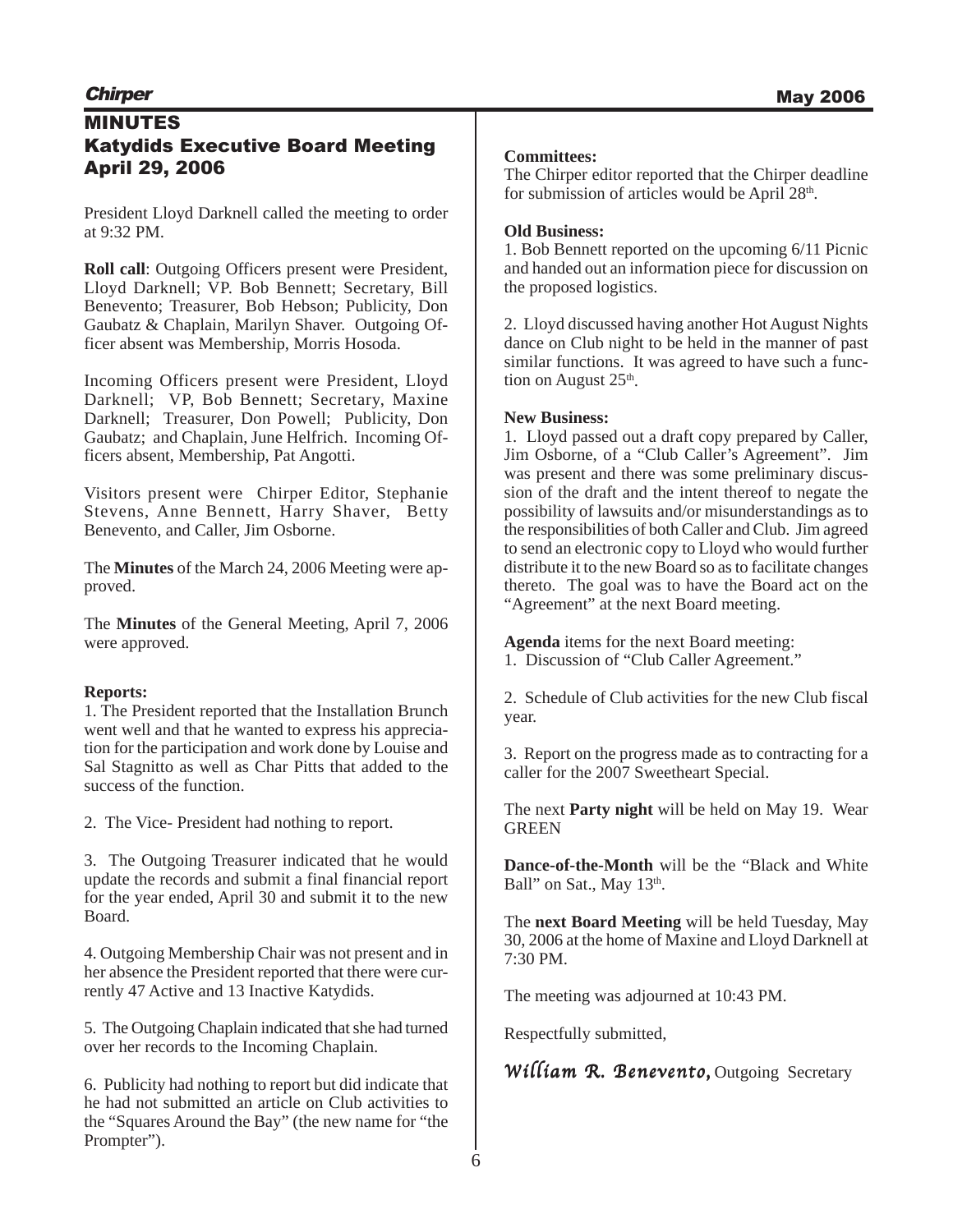

# Katydids Installation Brunch Sunday, April 23, 2006 Michael's at Shoreline in Mountain View



Sal Stagnitto, Lee Lunsford, Harry Shaver



Amy Helfrich



Louise Stagnitto, Mackey lunsford



Photos courtesy of Lloyd Darknell and Stephanie Stevens Photos courtesy of Lloyd Darknell and Stephanie Stevens

Lloyd & Maxine Darknell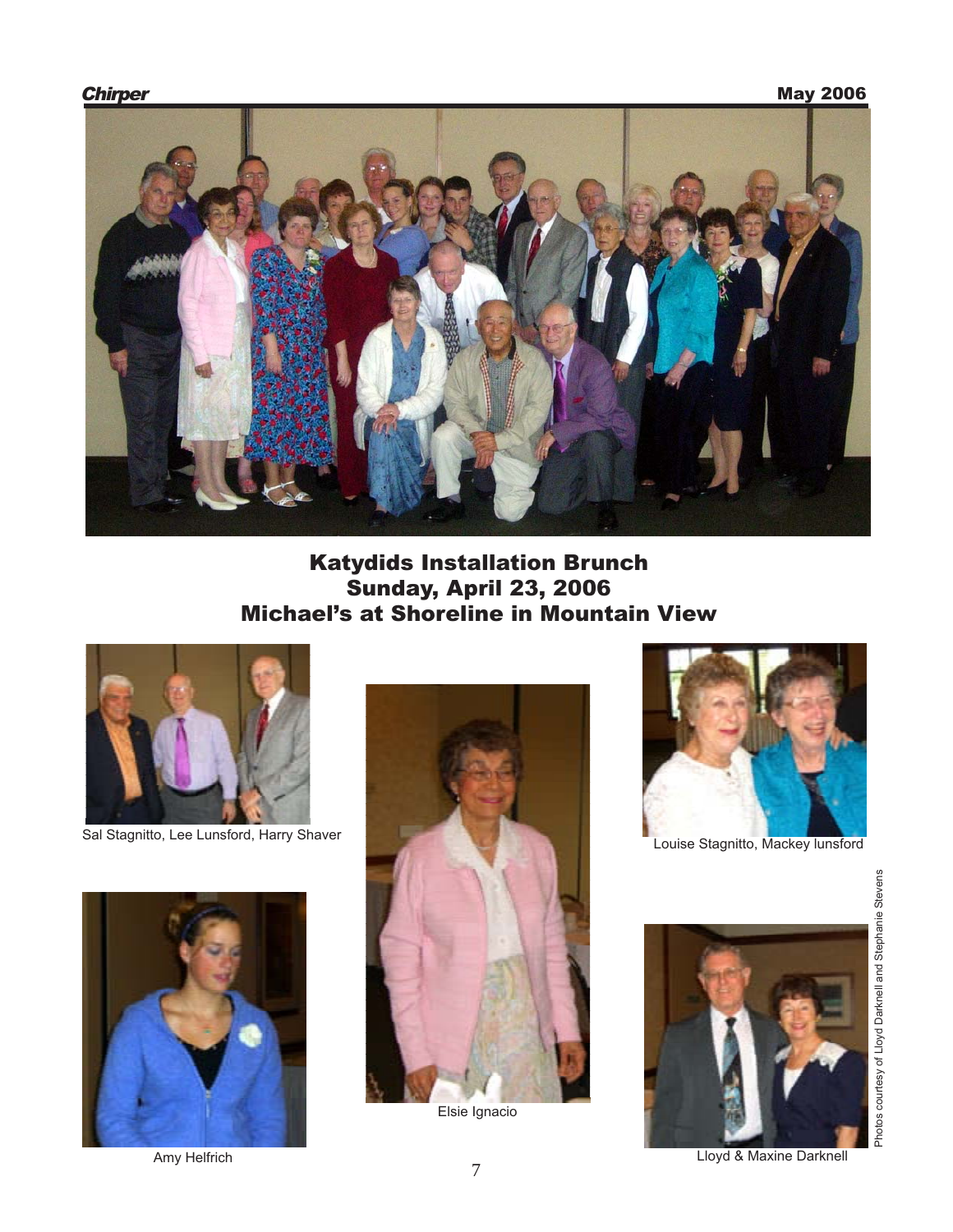# **Chirper** May 2006



Bob Hebson. Sal Stagnitto



Caroline Fifield





Amy Helfrich, Char Pitts, Nicki Brookwell



Char Pitts, Maxine Darknell



Denis Moore & Sandy Franger



Skip & Stephanie Stevens



Mark Helfrich & Nicki Brookwell



Don Powell, Don Gaubatz



Rodney Helfrich



Jake Ignacio, Sal Stagnitto



Annie Bennett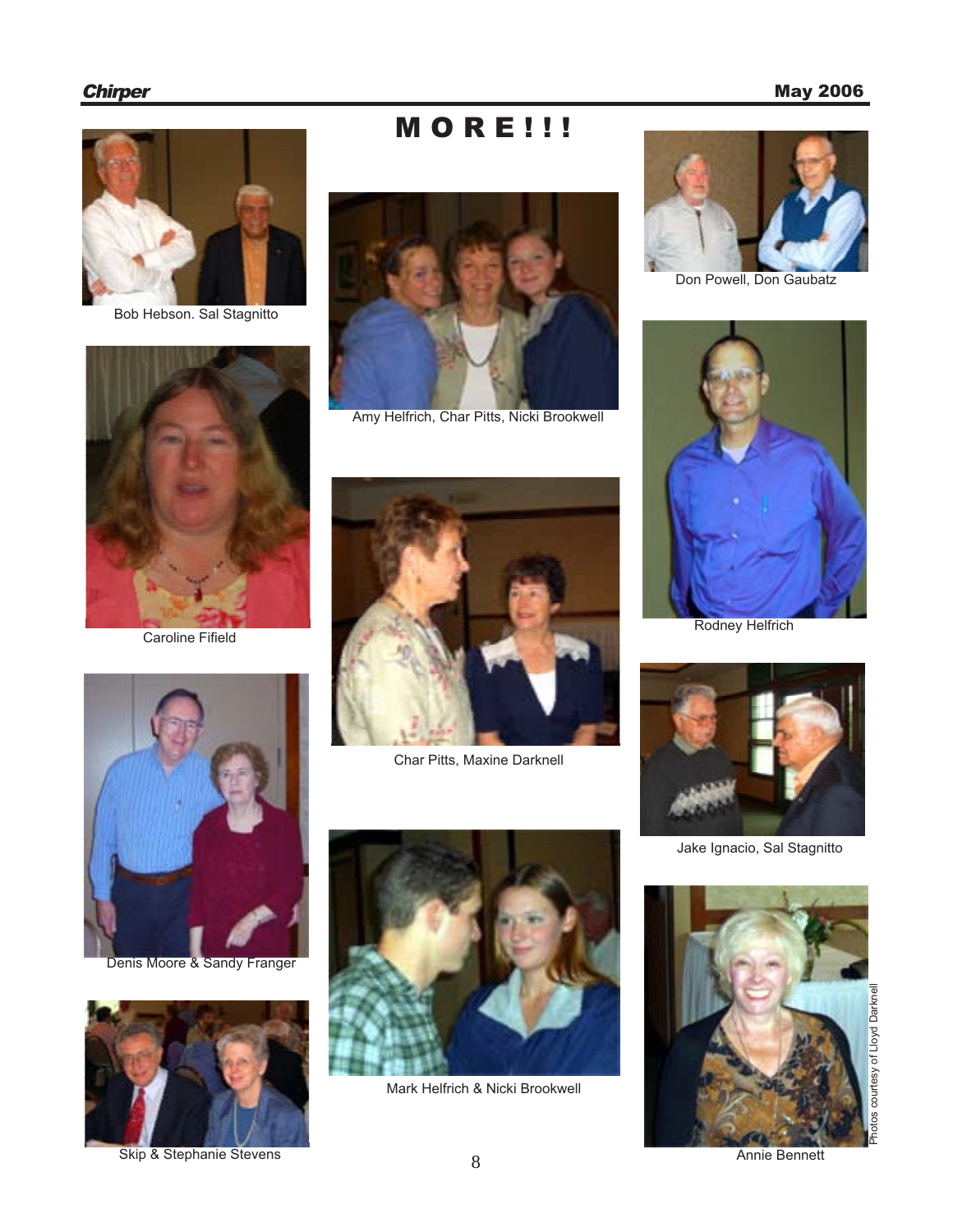# GREETINGS FROM SANDY ~ ~

Boo-hoo, I'm still missing all of you. Some of you may have heard through the grapevine that we had to completely cancel our trip. While preparing the van for the drive across America, Bill was up on the ladder checking for bird nests against the A/C unit on the van roof. Sure enough there was a nest there. As Bill swooshed it unceremoniously off the roof, he suddenly noticed a wasp's nest with occupants rushing out to investigate the commotion. Bill instinctively took a step back...right off the ladder.

He's doing lots better, miraculously no broken bones, and we're thankful every day he's OK. But as you can imagine, being OK is not necessarily synonymous with being able to drive across America. He only used the crutches a couple days at first. Silly me. I had encouraged him to get rid of the crutches years ago. Why keep them? We weren't ever going to need them again. So it just goes to prove you should save everything.

The grandkids came over to our house the very next day after the accident. I didn't want to disappoint the kids, and the visit had been prearranged so I could see them once more before our month long trip. The 3 year old made instant pudding with a whisk, we poured it into fancy dessert dishes, and we were just discussing the whip cream and 4 cherries on top of his designer dessert, when thump, thump, thump, Limpy LaRue hobbled into the kitchen purposefully on his crutches. Bill wanted to make sure one of those puddings was for him. I stand amazed at the power of motivation.

Anyhow, Bill's back to driving, walking, and never stopped eating, so we're making lots of progress. He's not back to running or square dancing, yet, so hopefully that will be a turning point soon in our future.

We hope all y'all had a wonderful Easter. We attended a sunrise service and for the first time in 3 years there actually was a stunning light show to reward the early morning celebrants. Have I mentioned previously that it rains a lot here?

I've been using my unexpected down time to get caught up with my photo albums. It's perplexing how time suddenly rushed by after I'd assembled those first easy Gramma Brag Books 3 years ago. I attended lots of scrapbooking classes in San Jose in past years and one of the key principles is about success. Don't start with the newborn pictures and try to catch up chronologically. Start with the birthday party last month. I assembled two albums in one week, no small feat. I also took classes on creating 10 minute layouts, so that's my goal - to speed up.

I've also been occasionally babysitting a sweet little Down Syndrome baby. She is recovering from recent open heart surgery, so soon it should be easier to pick her up, feed her, bounce her around, and play with her. Her numerous medical problems have necessitated tube feedings, suctioning, breathing treatments, home therapy visits, and numerous doc appointments. The hospital equipment that is attached to that child has been formidable and daunting. It was such a thrill when she started smiling a couple months ago. Spending time with this little angel has been intensely energizing. Last week I held her for an afternoon while her parents painted their living room and re-covered valances.

Our yard transformed overnight from stark, leafless trunks and branches to a lush, green, leafy surrounding wall. We're back in our secluded forest again.

I recommend the new Robin Williams movie, RV, to all of you. It's very, very funny and there aren't enough of these good family movies available.

Spring's here and in between huge storms, our weather's been 80 degrees. Don't let that keep you away. y'all come see us! Hey, don't let those tornados keep you from coming to see us. We're OK. It was nervewracking to be on tornado alerts prior to those last couple of storms. The radio dedicated hours to Tornado Alert Status Reports and it was unnerving hearing our county named in the alert standbys. The first storm caught us in the car driving blind in pitch dark, wild winds, and sheets of rain. I aged 10 years that night. We were just 15 minutes from home, but it took longer, because we had to stop a few times. That was the worst storm in our area since 1957, but the brunt of the damage was in west Tennessee. Five days later we were on Tornado Alert again, but only saw a little rain before it blew west. Mid-Tennessee caught the worst of that one. One of my friends told me her cousin's house in Hendersonville (the location of Johnny Cash's house) was completely destroyed, but I know someone else up there who had no damage in her neighborhood at all. Hendersonville is located in far northeast Tennessee. A lot of the Nashville Grand Ol' Opry stars have mansions there. The thunder and lightning storms are frequent here and they are very intimidating, sometimes lasting all night. Sometimes we get thunder and lightning with no rain, because of the heat and air currents. People here think nothing of all this. They can't understand how anyone could live in California with the constant threat of earthquakes. Amazing, huh? Y'all be good. We miss you all.

 $\sim$  Sandy Ferrill